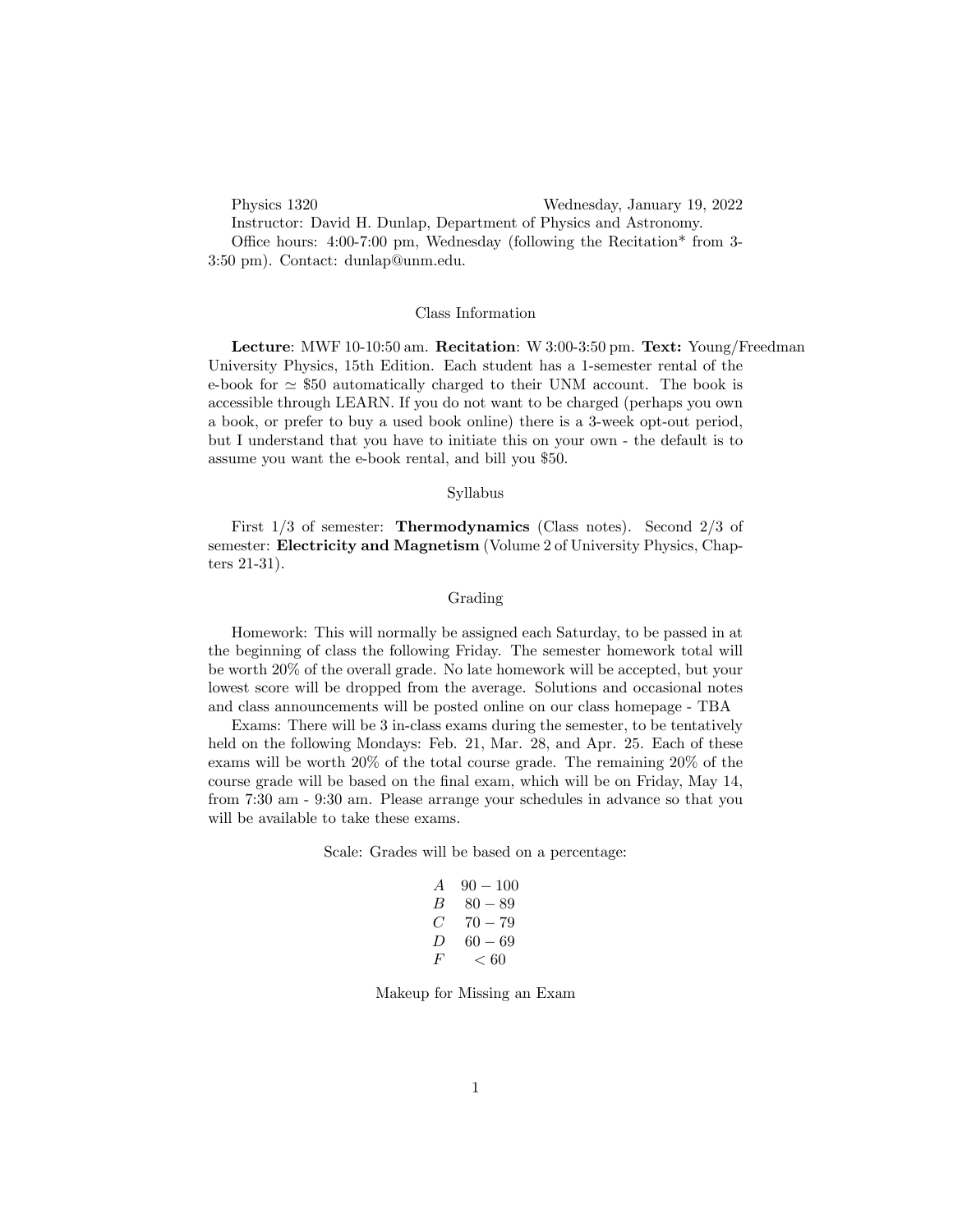An optional *comprehensive* makeup exam will be offered one time only, on Wed. evening, May 4, from 7:30-9:30 pm. You may substitute your score on this exam for your lowest score on any of the three regular in-class exams. This way you may compensate for having been absent for an exam. Please note, however, that there is no makeup for the final exam, nor is there a makeup date for the makeup exam.

\*Physics 1310 is a 4-credit hour class, with 3 credit hours for the MWF lecture and 1-credit hour for the W recitation. Yet, to prevent conflicts with other classes, we do not bundle these two together; we give the recitation class its own name - PHYC 1311, making it an optional credit/no-credit problem-solving class. To accommodate students with scheduling conflicts for the nominal 3-3:50 pm time slot, I have reserved RH 114/116 from 3-7 pm every W. Please feel free to drop in at any time in this window.

## Additioinal Information:

UNM Administrative Mandate on Required Vaccinations

All students, staff, and instructors are required by UNM Administrative Mandate on Required Vaccinations to be fully vaccinated for COVID-19 as soon as possible, but no later than September 30, 2021, and must provide proof of vaccination or of a UNM validated limited exemption or exemption no later than September 30, 2021 to the UNM vaccination verification site. Students seeking medical exemption from the vaccination policy must submit a request to the UNM verification site for review by the UNM Accessibility Resource Center. Students seeking religious exemption from the vaccination policy must submit a request for reasonable accommodation to the UNM verification site for review by the Compliance, Ethics, and Equal Opportunity Office. For further information on the requirement and on limited exemptions and exemptions, see the UNM Administrative Mandate on Required Vaccinations.

UNM Requirement on Masking in Indoor Spaces

All students, staff, and instructors are required to wear face masks in indoor classes, labs, studios and meetings on UNM campuses, see masking requirement. Qualified music students must follow appropriate specific mask policies issued by the Chair of the Department of Music and the Dean of the College of Fine Arts. Vaccinated and unvaccinated instructors teaching in classrooms must wear a mask when entering and leaving the classroom and when moving around the room. When vaccinated instructors are able to maintain at least six feet of distance, they may choose to remove their mask for the purpose of increased communication during instruction. Instructors who are not vaccinated (because of an approved medical or religious exemption), or who are not vaccinated yet, must wear their masks at all times. Students who do not wear a mask indoors on UNM campuses can expect to be asked to leave the classroom and to be dropped from a class if failure to wear a mask occurs more than once in that class. With the exception of the limited cases described above, students and employees who do not wear a mask in classrooms and other indoor public spaces on UNM campuses are subject to disciplinary actions.